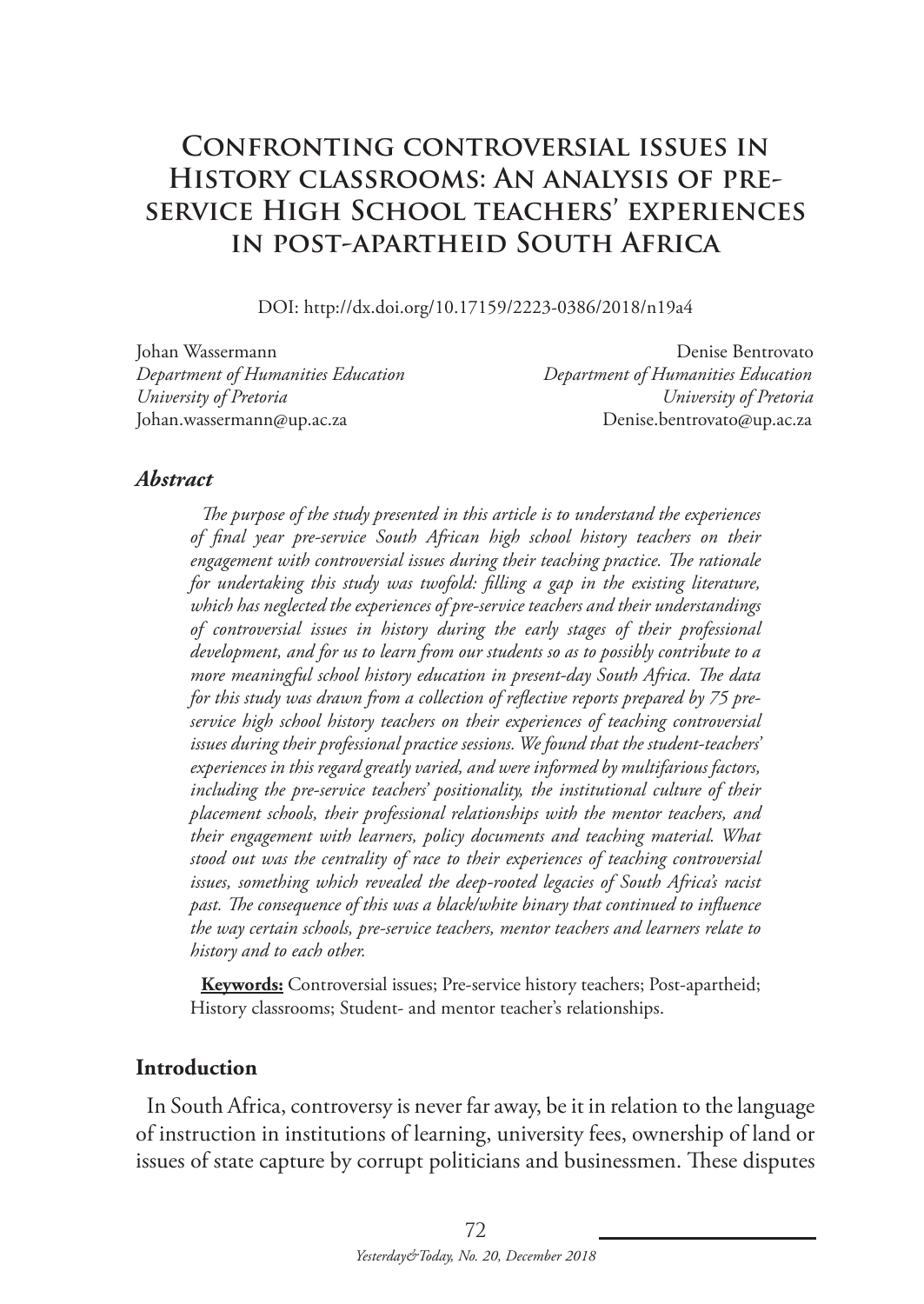are but examples of a plethora of controversial issues which South Africans are facing today, and which invariably are underpinned by issues of moral complexity such as race, gender, class, culture, language, and, more generally, politics, economics and social justice. Against the backdrop of South Africa's apartheid past, race, as its historical legacy, inevitably transcends most matters of controversy; other controversial issues conversely are more contemporary in nature and the results of political and economic policies adopted after apartheid ended in 1994.

This article takes post-apartheid South Africa as a case study to advance our understanding of the reverberations of societal controversies in the education sector and the implications thereof in a post-conflict multicultural society. The study starts from the premise, grounded in extant scholarship, that very few, if any, of the controversial issues that exist in present-day South African society are halted by school gates.<sup>1</sup>

Through the original lens of the often neglected experiences of pre-service history teachers working in a variety of high schools across the country, this article will provide supplementary evidence to support the argument that not dissimilarly to what happens around the world, schools in South Africa, and history classrooms in particular, are not immune to issues that are controversial to at least some members of the public. As such, they function as sites where both inexperienced and experienced teachers and their learners encounter, and inevitably have to engage with, often uncomfortable and diverging "truths" about contested issues in societies.

As will be argued in this article, many of the controversial issues arising in history classrooms are rooted in the hidden curriculum manifest in unofficially sanctioned points of view and societal structures; others are directly related to the intended South African curriculum, called the Curriculum Policy Assessment Statements (CAPS).2 In reference to the potentially controversial nature of history, the British Historical Association well encapsulated the nature of the challenges connected with teaching and learning about the past in schools around the world. It points out that:<sup>3</sup>

*The study of history can be emotive and controversial where there is actual or perceived unfairness to people by another individual or group in the past. This may* 

<sup>1</sup> V Chikoko, JD Gilmour, C Harber, and J Serf, "Teaching controversial issues and teacher education in England and South Africa", *Journal of Education for Teaching,* 37(1), 2011, pp. 5-19.

<sup>2</sup> Department of Basic Education and Training, *Curriculum Policy Assessment Statements – History* (Pretoria, Government Printer, 2012)*.*

<sup>3</sup> British Historical Association – Britain, *T.E.A.C.H. Teaching emotive and controversial History 3-19* (London, Historical Association, 2007), p. 8.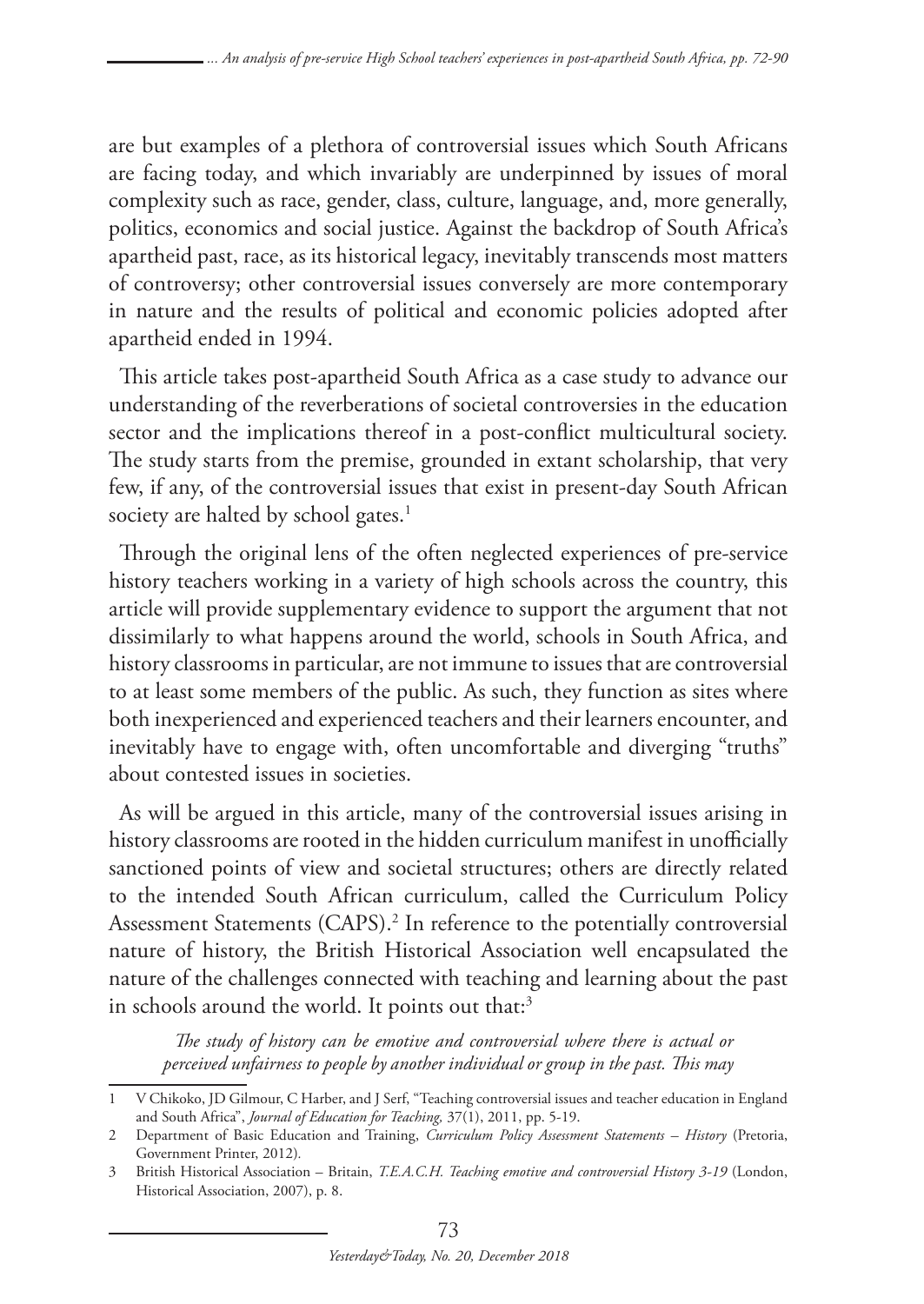*also be the case where there are disparities between what is taught in school history,* 

*family/community histories and other histories. Such issues and disparities create a strong resonance with students in particular education settings.* 

As we will discuss, in South Africa it is not only the prescribed content topics such as apartheid, slavery and colonialism that can cause controversy but also the procedural thinking concepts that are advanced through the intended curriculum, such as historical evidence, empathy and multi-perspectivity. It must be pointed out that underpinning the South African curriculum in which such concepts are deeply embedded is the Schools Act (Act no.84 of 1996) and its subsequent amendments which, in line with the South African constitution, foregrounds human rights and equality, and prohibits any form of discrimination.

By focusing on the experiences of pre-service high school history teachers, the aims of this study in terms of its expected contribution are both scholarly and practical. First, the research aims to contribute to filling a notable gap in the existing literature, which has much neglected the experiences of pre-service teachers and their understandings of controversial issues in general, and in history specifically, during the early stages of their professional development. Second, by enhancing knowledge in this regard, we hope to improve teacher preparation so to better equip student-teachers to deal with such issues in the classroom. Hence, this study provided an opportunity for us to learn from our students with an eye to seeking to contribute to better-quality teacher preparation and ultimately to more meaningful school history education in present-day South Africa.

#### **Research context and methodology**

The data for this article was drawn from a group of 75 fourth year pre-service high school history teachers who undertook the practical teaching component of their B.Ed. degree. This component is part of both the legal and pedagogical requirements of teacher education and spans a period of approximately six months, during which prospective teachers in training generally teach two school subjects in which they specialise as part of their degree. The studentteachers who participated in the study were usually between 21 and 24 years of age, and were thus "born-frees", that is, South Africans who were born after the demise of apartheid. In terms of gender, race, language and socioeconomic status, they were fairly representative of South African students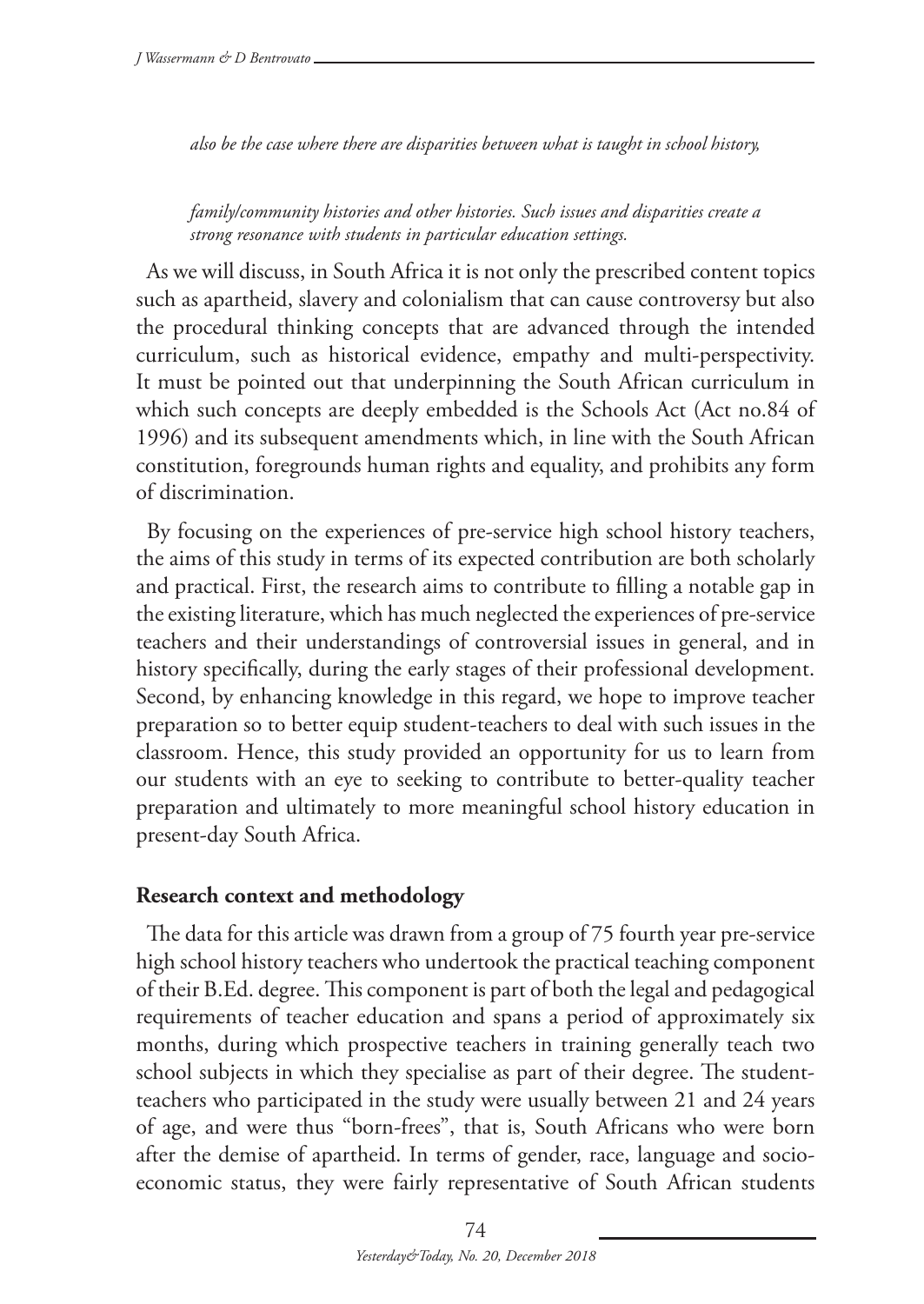entering a Faculty of Education to become teachers. Their teaching practice experience was done in schools that span the South African educational landscape and which included both private and government schools, as well as both former black and former white schools, the latter encompassing both all-white and mixed-race Afrikaans classes and mixed-race English classes. Importantly, the professional development component that is at the centre of the experiences analysed in this study constitutes a partnership between universities and schools, with the former generally providing the theoretical grounding and the latter the practical training. The major prerequisites, in the case of prospective high school history teachers, is that the placement school should offer history as an elective subject in the Further Education and Training Band (FET) for learners in grades 10 to12 (aged between 16 and18) and should have a professionally registered mentor teacher guiding the preservice teachers' professional development.

In preparation for teaching practice, the pre-service history teachers who participated in this study followed a three-week long unit on "Teaching Controversial Issues in History" as part of their final-year History Methodology module. In this module, they engaged with readings from both an international<sup>4</sup> and a South African context,<sup>5</sup> the aim being to provide the student-teachers with a sound theoretical, methodological and conceptual backdrop to the teaching of controversial issues. These scholarly readings were enhanced by reflection on practical cases, drawn from the media, of controversies that had erupted in society, particularly in history classes. The BBC News article "Slave auction project: New Jersey school under fire" is one example that was used in the unit to discuss what makes an issue controversial, the diversity of perspectives involved and how such issues can be variously dealt with in history classrooms, for example, by developing classroom policies on how to deal with controversial issues and engaging with historical thinking concepts. Engagement with micro-lessons on particular topics was also encouraged in order for pre-service teachers to reflect on and implement different approaches drawn from the literature on teaching controversial issues.

For the purpose of this particular article, we drew our data from a summative

<sup>4</sup> British Historical Association – Britain, *T.E.A.C.H. Teaching emotive and controversial History 3-19* (London, Historical Association, 2007), p. 8; A McCully, "Teaching controversial issues in a divided society: Learning from Northern Ireland", *Prospero,* 11(4), 2005, pp. 38-46.

<sup>5</sup> D Frances, L Ndou and J Wassermann, "The teaching of controversial issues in Social Science education", *Journal of Educational Studies*, February 2009; J Wassermann, "Learning about controversial issues in school history: The experiences of learners in KwaZulu-Natal schools"*, Journal of Natal and Zulu History*, 29, 2011, pp. 131-157; S Dryden-Peterson and R Siebörger, "Teachers as memory makers: Testimony in the making of a new history in South Africa", *International Journal of Educational Development,* 26, 2006, pp. 394-403.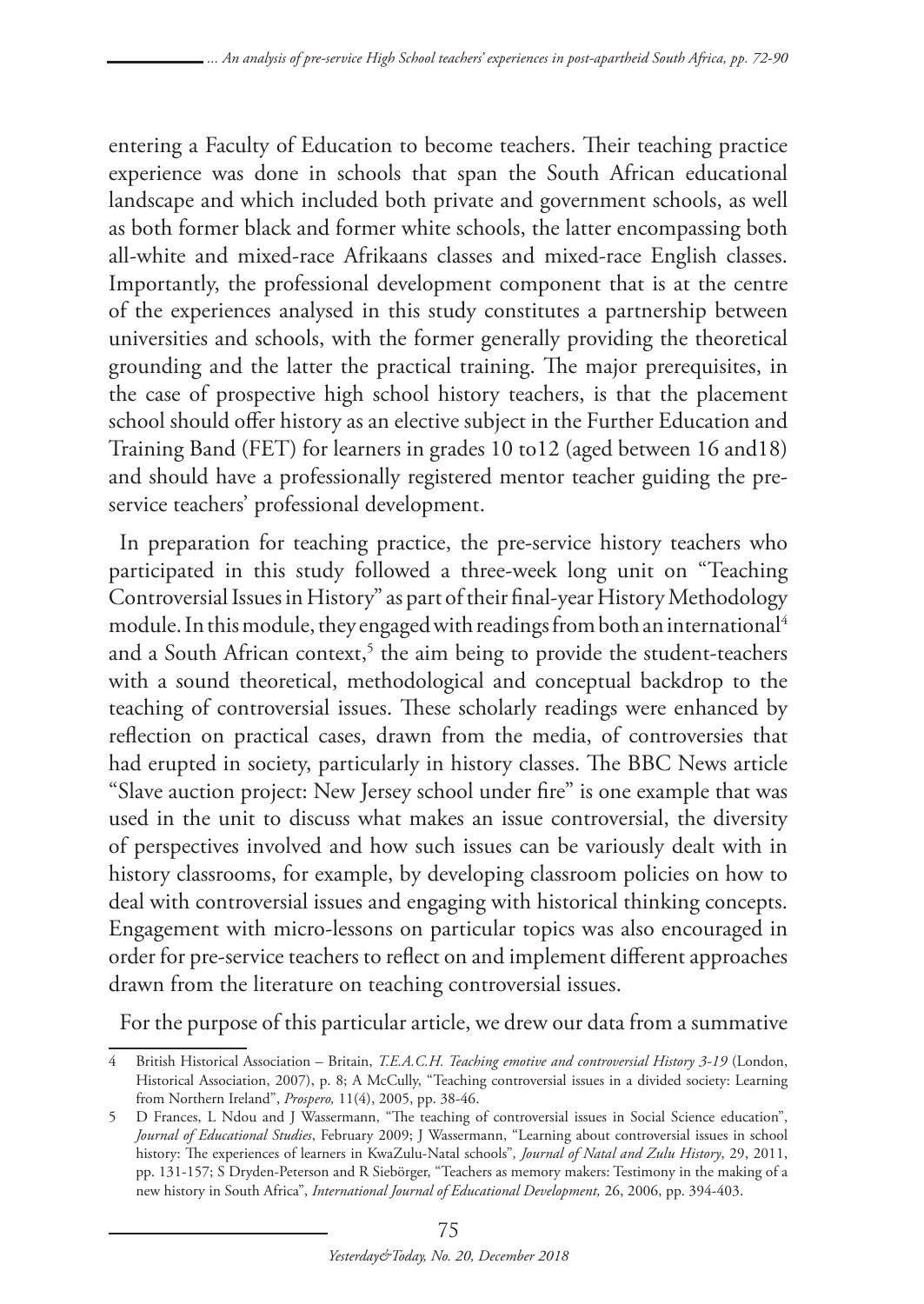assignment for this course, which, in addition to expecting a literature review engaging with existing knowledge on methods for teaching controversial issues in history, required student-teachers to compile a reflective report, using freewriting, detailing their own encounter and engagement with controversial issues during their teaching practice. We analysed the data through a process of open-coding which allowed us to uncover prominent themes, trends and patterns related to such experiences.

For ethical reasons, only the summative assignments of history students who consented to take part in the study were used. Additionally, in this article we used pseudonyms in order to protect the identity of the pre-service history teachers, their mentor teachers and the schools they worked at. While we acknowledge the constraints on authenticity and trustworthiness possibly deriving from the fact that the reflective reports formed part of mandatory continuous assessment, we view these narratives as critical portholes into the constructed experiences of South Africa's future history teachers, and as sources of significant insights into the challenges currently facing in-training teachers and their responses to such challenges.

### **Data analysis and discussion**

The data analysis revealed a bricolage of experiences reported by our students with regard to their encounter with a series of controversies in their history classrooms. The emerging controversial issues, which we will discuss in this section with a focus on the most problematic and challenging examples, relate to both the hidden and the overt curriculum, and include: i) the ethos and dominant institutional culture of the schools the student-teachers were placed at; ii) the student-teachers' relationships with their mentor teachers, and inherent power dynamics and intergenerational clashes; iii) the studentteachers' experiences of the curriculum and the pedagogical approaches they employed; iv) and race and racism as prevailing emotive and controversial issues underpinning most of these experiences, and cutting across both the intended and the hidden curriculum.

## **Experiencing the schools' ethos and institutional culture**

The vast majority of reflective reports revealed that the pre-service history teachers experienced schools as institutions supportive of their professional development. In such cases, the student-teachers had perceived teaching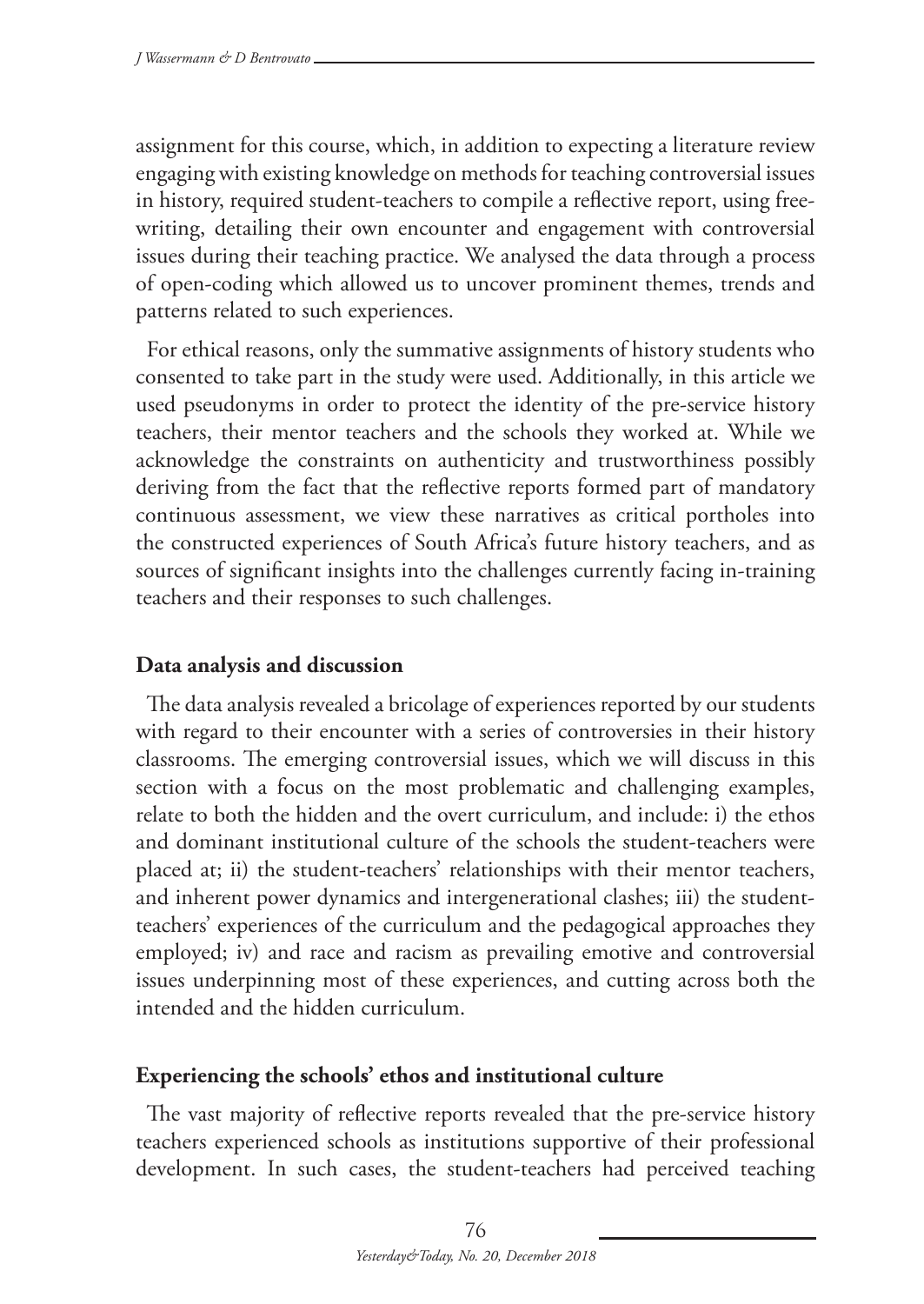history as an exciting and enjoyable experience during which they were allowed to experiment and find their voices. The reports, however, also laid bare signs of a hidden curriculum at play in certain schools, which constrained and demoralised some of our students. The data revealed that controversy arose early on in certain instances, even before the pre-service teachers had entered the classroom. A controversy recorded by one student-teacher ensued in a former white Afrikaans school that was being transformed by taking in black learners; the latter were accommodated through the introduction of English as a medium of instruction alongside Afrikaans, while the teaching corps remained white Afrikaans. The perception articulated by this student was that the arrival of himself and of another black pre-service teacher at this institution had been seen by the school authorities as a transformative dynamics constituting an overt threat to this school's white Afrikaner institutional culture. According to this student's report:

*[the school manager] asked us if we can speak Afrikaans because the school's main language of teaching and learning is Afrikaans and said that they had instructed the university to only send students who can speak fluent Afrikaans. Of course this was not the case for both of us … This was followed by a look of disappointment on Mev. [Mrs] Vogel [pseudonym] part as she instructed us to call the university and tell them to find us a new school. In essence, we found ourselves in a school where we did not feel welcome (as the university could not find space for us in any other school), we also attributed this to the fact that we were the first black student*  teachers at the school, as we found out later on in the term, and we knew that it *was going to be a very long two and a half months.*

As a result of their perceived unwelcoming reception, the two students chose to sit outside on the lawn during break and not in the staff room with other staff, hence avoiding a direct confrontation with the controversy that had arisen from their presence in the school. According to the student's report, the school's unequal treatment of the pre-service history teachers, which rode roughshod over the South African constitution and the South African Schools Act, was eventually detected by certain learners who saw it as racism, but was downplayed and brushed aside by the student-teachers to avoid "trouble". Although the above is an extreme example of a hidden curriculum at play, more covert signs of student-teachers being unwelcome in schools because of their racial and cultural background were experienced by a minority of other pre-service teachers, notably in the form of unsupportive mentoring as discussed in the section below.

While race and culture/language were identity issues often underpinning reported controversies and frictions in the schools, our analysis also revealed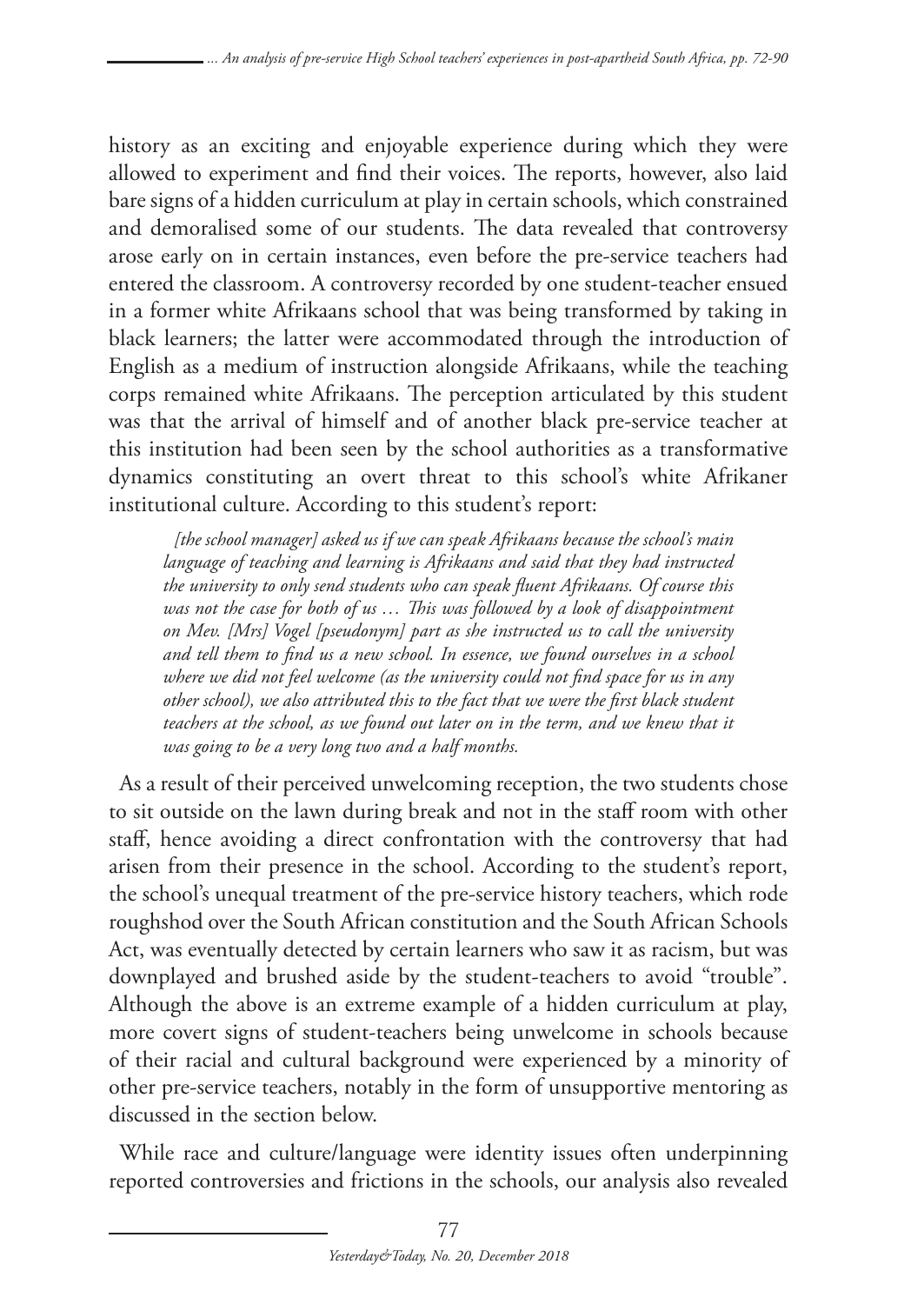cases in which gender and religion played a central role in the emergence of tensions in institutions of learning. The most prominent gender issue recorded in this study, which intersected with issues of religion, referred to the case of a Muslim boy refusing to be taught by a female pre-service history teacher, whom he considered disrespectful to his religion as she was unmarried and not covering her hair. The student-teacher recounted how, "The boy called me many different things that were rude and hurtful" and how, upon discussing this instance with her mentor teacher, the latter "had nothing to say about the matter". Again, choosing avoidance as a strategy to deal with controversies in an unsupportive environment, the student felt obliged to wear a head scarf whenever she taught to the boy.

### **Experiencing student- and mentor teacher's relationships**

As hinted at above, the role of mentor teachers, to whom student-teachers were allocated once placed in their respective schools, turned out to be of great influence to the student-teachers' classroom experiences. While most experiences had reportedly been relatively positive, a significant minority of student-teachers experienced their relationship with their mentor as problematic when dealing with (potentially) controversial issues; in fact, this relationship itself often turned into as a source of controversy.

The students' accounts reported numerous cases of mentor teachers excelling in their professional support on how to deal with controversial issues in history. Several student-teachers reported on their mentor's valuable guidance in this regard, and underscored having found their teaching practice enjoyable and enriching as a result of this support. Among the recommendations considered useful by these students was the idea of agreeing on "ground rules for civil discussion" with the learners as a point of departure; these included the prohibition of provocative and hurtful language, and the importance of learners' active, inclusive and respectful classroom participation. The students also reported having benefited from guidance relating to working with a range of historical sources and providing multiple perspectives to all historical event in an exercise of historical enquiry, thereby allowing space for unofficial histories. Other valuable advice referred to the need to encourage learners to express themselves and provide evidence for statements made or opinions expressed, while being attentive and sensitive to the learners' emotions arising in the process. A piece of advice that strongly resonated in one student-teacher was that learners must be made aware of the fact that "we can't change history,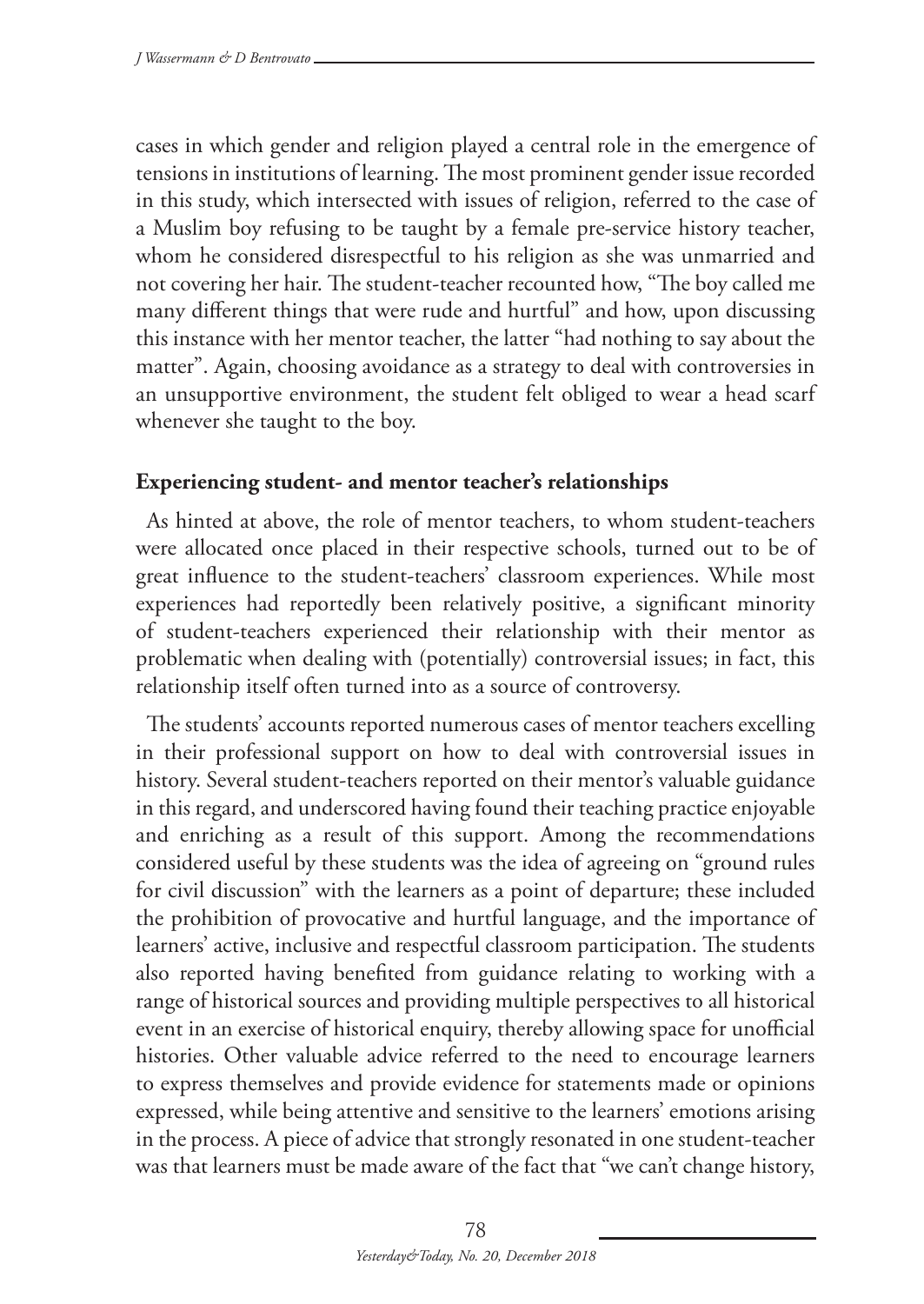and we can't impose our own modern values on people who lived decades or centuries ago".

Such positive experiences were in stark contrast to instances reported by other student-teachers, whereby the guidance offered by the mentor teachers itself created controversy. The study recorded several cases of mentor teachers stifling or undermining student-teachers' initiatives to critically engage with history by means of multi-perspectivity; they did so by instead foregrounding dogmatic teacher-centred pedagogies as a strategy to support a hidden curriculum in which they felt confident, safe and untouchable. A regular occurrence garnered from the reflective reports was the shutting down by mentor teachers of any debate or discussion deemed to have the potential to turn contentious. Reasons deduced by the student-teachers for this widespread practice varied: they included mentors' wishes to prevent conflict in the classroom, their patronising views of learners as not being mature or knowledgeable enough to debate controversial topics, their understanding of such debates as being in conflict with the accepted textbook interpretation of events, and their use of the history classroom as a platform for politicking in order to advance particular agendas. In doing so, mentor teachers fundamentally undermined the intended curriculum and its expectations that multiple perspectives be presented and multiple voices be heard in conversation with each other.

On various occasions reported by the student-teachers, dogmatic practices that shut down debate seemed again rooted in racism, at times leading to overt tensions between students and their mentors. One such cases was experienced by a black student-teacher who reported on his black mentor's chagrin with his use of a multiperspective approach that challenged the one-sided view and misconception that only black people had resisted apartheid. The studentteacher reported on standing accused of being "a sell-out … brain washed by white people", and thus appeared victim of the mentor's apparent stiffness and irritation vis-a-vis attempts at destabilising a neat black/white binary around apartheid and resistance to it. Overt racism was also experienced at the hands of white mentor, as indicated in another student-teacher's account of the unfolding of a class discussion he had initiated:

*In her defence [the mentor said] that apartheid and Afrikaner people should not be blamed for the suffering of black people and that they brought it to themselves, she further mentioned that they [the learners] don't have the ability to interpret and enough intelligence because they are black.*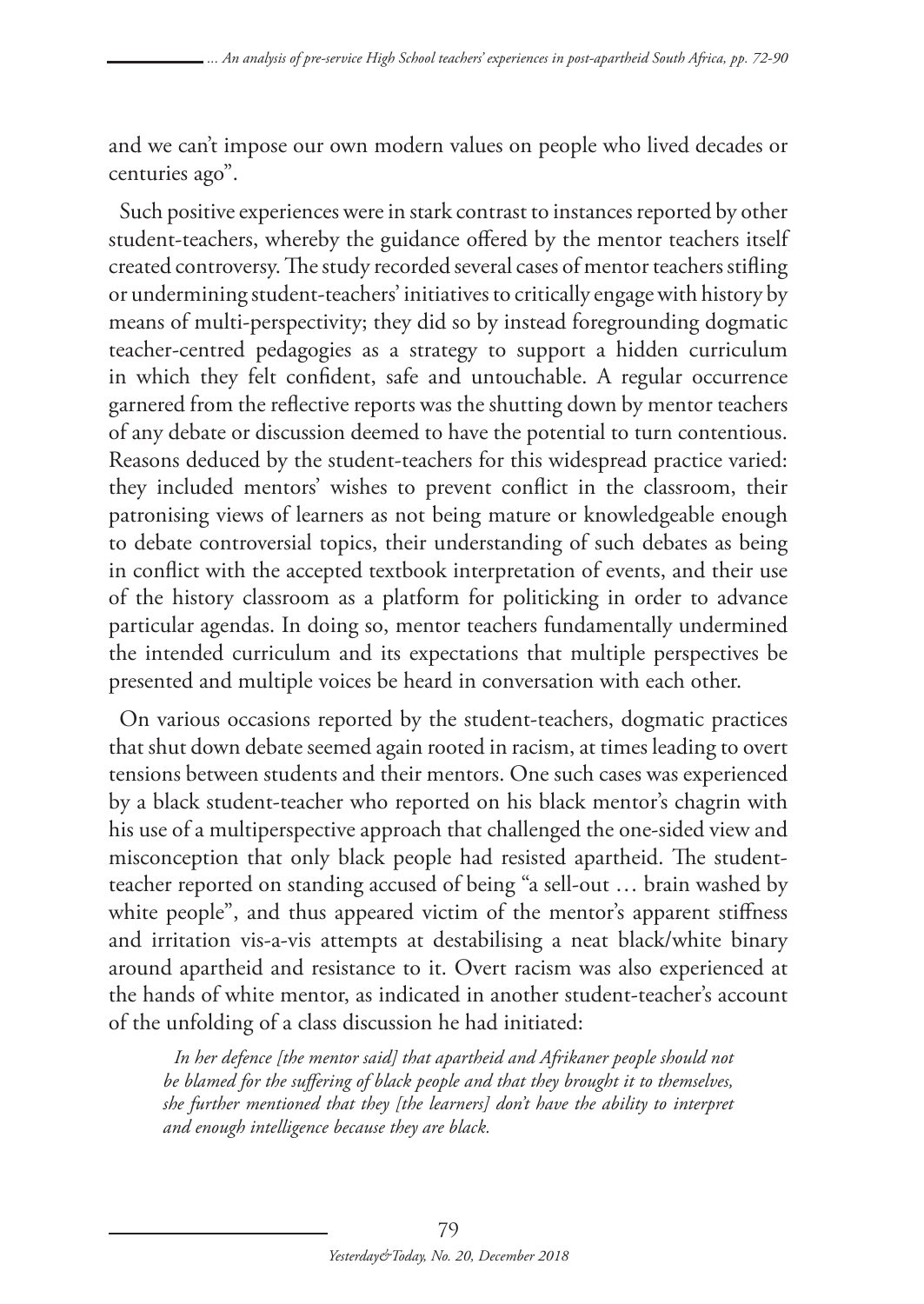The student further reported on how emotions ran high as a result of this exchange and how he responded to the affront:

*… not only learners were angry and out of control but myself as well, I was ready to give up my training there and go to another school that was not that racist, what stopped me from leaving is that if I do without addressing that issues, some of the learners will take that at heart believing that they are inadequate due to their skin colour, as that had in effect even on their self-esteem.*

In the process of mentoring then, issues deemed controversial were reportedly avoided, indoctrination of learners took place by means of statements that were, every so often, overtly racist and political in nature, student-teachers were silenced or controlled by their mentors by dint of the marks they were allocated or were browbeaten into submission as they had doubts casted over their abilities. In light of the above, it is scant wonder that some pre-service history teachers were disappointed in the attitudes and practices of their mentors. The conduct of certain mentor teachers resulted in controversies as their views and pedagogies appeared diametrically opposed to what the preservice teachers had been taught at university and what policies expected of them. Unsurprisingly then, one of the student-teachers proclaimed that, if there was anything to take away from his teaching practice experience, was that: "I did learn what I was not going to do in my future classroom in my years to come".

The data thereby points to cases of generational conflict characterising the relationship between certain pre-service history teachers and their mentors. While these student-teachers were attempting to present history as an analytical disciplinary discipline as expected of them from their training and the curriculum, certain mentor teachers pursued history as a memory discipline based on a simplistic reading of the dominant narrative as found in state-sanctioned textbooks. Acting in a context marked by power imbalance between the pre-service teachers and their mentors, the former reacted in different ways, with responses ranging from submission so as to please the mentor teachers, to subversion.

An explanation for these practices by mentor teachers may lay in the fact that most of them had, in all probability, never been educated on how to teach history as an inevitably contested field. Older teachers particularly, who had been trained under apartheid, had possibly never attended professional courses in this respect and this translated to classroom practices fundamentally undermining what the intended curriculum expects in terms of teaching the subject. Another possible explanation may be found in teachers' political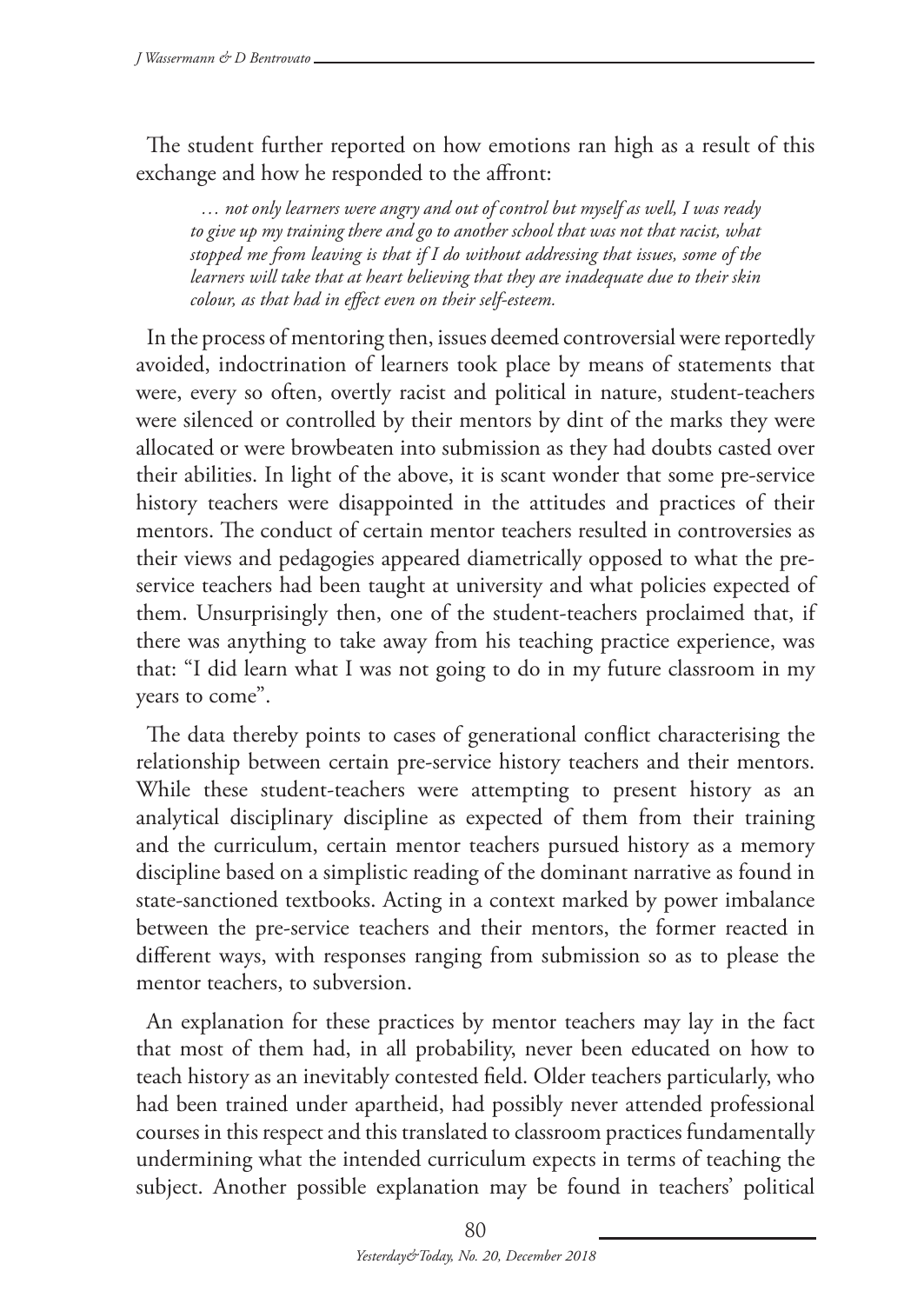agendas, at times a manifestation of a school culture that is in conflict with the law, the constitution and the changing nature of South African society. Such behaviour by experienced history teachers in South Africa is in itself not new but an indication of the continued use of the history classroom as a political battlefield,<sup>6</sup> a practice that undoubtedly is not unique to South Africa but is especially common in post-conflict and divided societies.<sup>7</sup>

# **Experiencing the programmatic curriculum: textbooks and their controversial content and use**

Once in the classroom, CAPS as South Africa's intended curriculum serves as the guiding policy in teaching history and related controversial issues. As indicated above, not all mentor teachers fully embraced the critical and participatory pedagogy subscribed to in the curriculum and this caused controversy and friction in itself. As transpired from some of the cases reported earlier, across the board, the chance of such controversies and frictions occurring and intensifying increased when addressing a series of prescribed content topics which emerged as particularly contested during teaching practice. Such topics related to both national and global history, and included: slavery; the French Revolution; transformation in southern Africa after 1750 and the rise of the Zulu Kingdom and Shaka; social Darwinism, eugenics and theories of race in the  $19<sup>th</sup>$  and  $20<sup>th</sup>$  centuries; apartheid and especially Afrikaner nationalism and the National Party's coming to power in 1948; civil society protests in the 1960s–1980s in South Africa and the challenge of Black Consciousness to the apartheid state; and the coming of democracy in South Africa and the country's efforts at coming to terms with its violent past. Again, with the exception of the French Revolution, most of the historical topics that proved controversial dealt, in one way or another, with race.

The controversial nature of these topics was reportedly enhanced by how history textbooks, as cultural artefacts made up of selected representations, were used in the classroom, leading, as hinted at earlier, to instances of conflict between the pre-service teachers and their mentors. One student-teacher indicated the complete absence of resources other than a single textbook in the classroom, and pointed to a practice whereby "the teacher read straight

<sup>6</sup> J Wassermann, "Learning about controversial issues in school history: The experiences of learners in KwaZulu-Natal schools"*, Journal of Natal and Zulu History*, 29, 2011, pp.131-157.

<sup>7</sup> D Bentrovato, K Korostelina and M Schulze (eds.), *History can bite: History education in divided and postwar societies* (Göttingen*:* V&R Unipress, 2016); L Cajani, S Lässig and M Repoussi (eds.), *The Palgrave Handbook of Conflict and History Education in the Post-Cold War Era* (London, Palgrave Macmillan, forthcoming 2019); C Psaltis, M Carretero and S Cejahic-Clancy (eds.), *History teaching and conflict transformation: Social psychological theories, history teaching and reconciliation* (Houndmills: Palgrave Macmillan, 2017).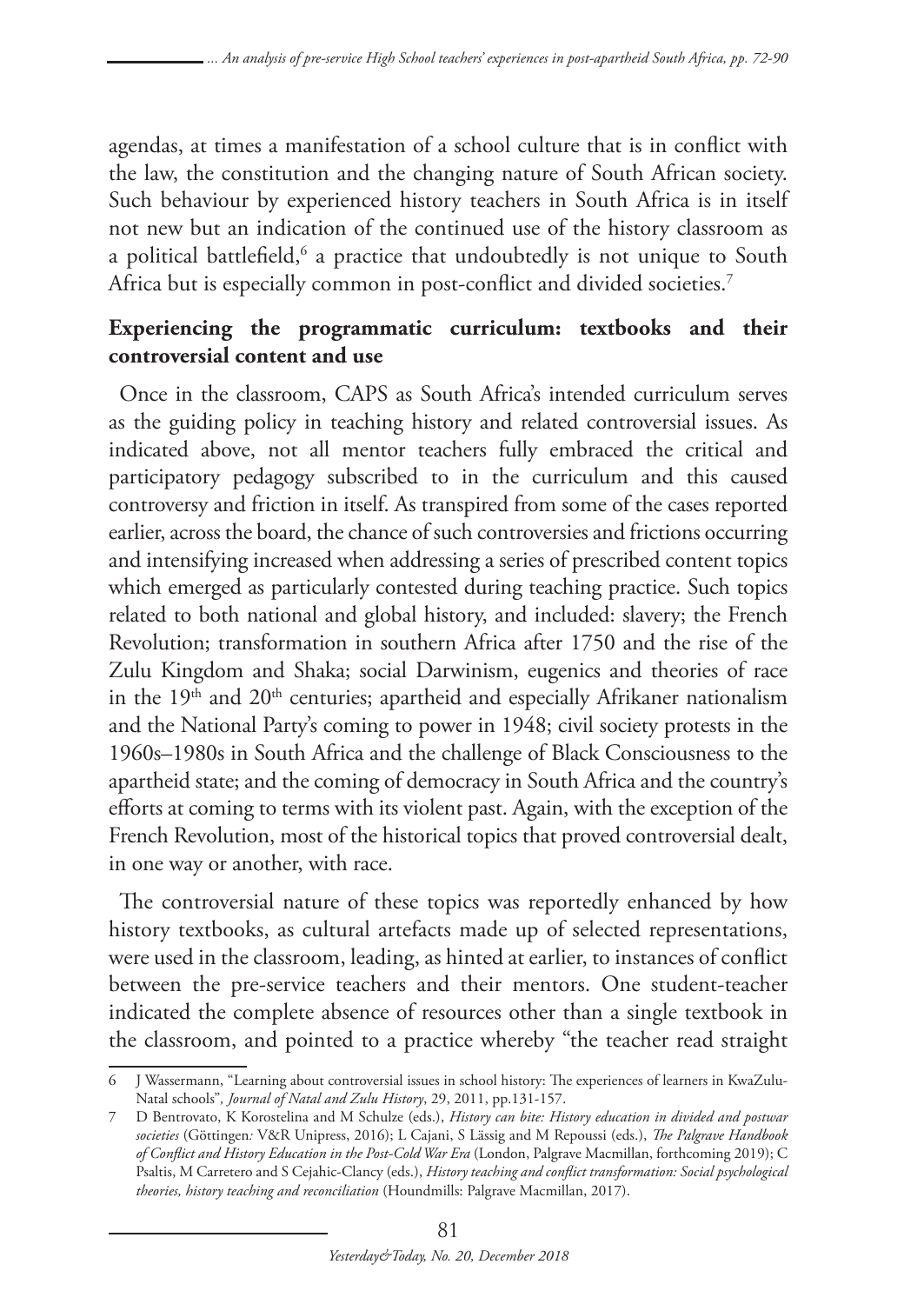from the textbook". In line with the expectations set by both the school curriculum and her university education, she reported favouring the use of different historical sources to expose the learners to multiple perspectives −

to the dissatisfaction of her mentor teacher who hauled the student before the headmaster, accusing her of "teaching the wrong thing because I was not teaching from the textbook". Similarly, another student reported having been "discouraged from doing fun activities with the learners because he [mentor teacher] believed it [was] a waste of precious time" and that "I should stick to the prescribed textbook". The mentor teacher dismissed the student's view that the textbook's approach to the topic of colonial expansion was biased as it adopted a predominantly Eurocentric perspective, and thus needed to be supplemented with additional sources; the mentor made clear that "it was unnecessary to include information that would upset the learners … and their parents" by offering contestable historical perspectives. These reports point to a practice whereby textbooks are elevated to the status of authoritative semireligious texts and not understood and employed as particular interpretations of the curriculum that need to be critically engaged with.

Controversies further arose in various instances where the learners themselves openly criticised and challenged the school textbooks as sources of historical evidence. The most notable controversy reported by the student-teachers in this regard centred on the theme of "Transformation in southern Africa after 1750", a topic on which the learners' unofficial knowledge appeared to be in conflict with the textbooks used, resulting in their content being consequently challenged by the learners. The foregrounding of the Zulu Kingdom especially left certain learners, belonging to the Zulu community, with a belief in their group's historical dominance and relative importance visà-vis other groups, whereas non-Zulu learners articulated contrasting views, arguing that "the Zulus had always been the violent ones in history". In the ensuing debates, the learners denounced the textbooks as being biased and as promoting ethnic tension through their focus on a single group as well as through misrepresentations of the Zulu Kings Shaka and Moshoeshoe which one-sidedly relied on jingoistic British colonial evidence. On reflection, one pre-service teacher felt that he had been "pushed into the trap of using only the textbook", which, as the sole source available, brought about ideas of tribalism amongst the learners.

In sum, while some learners came to critically engage with textbooks and hence demonstrated a sophisticated understanding of their being designed by people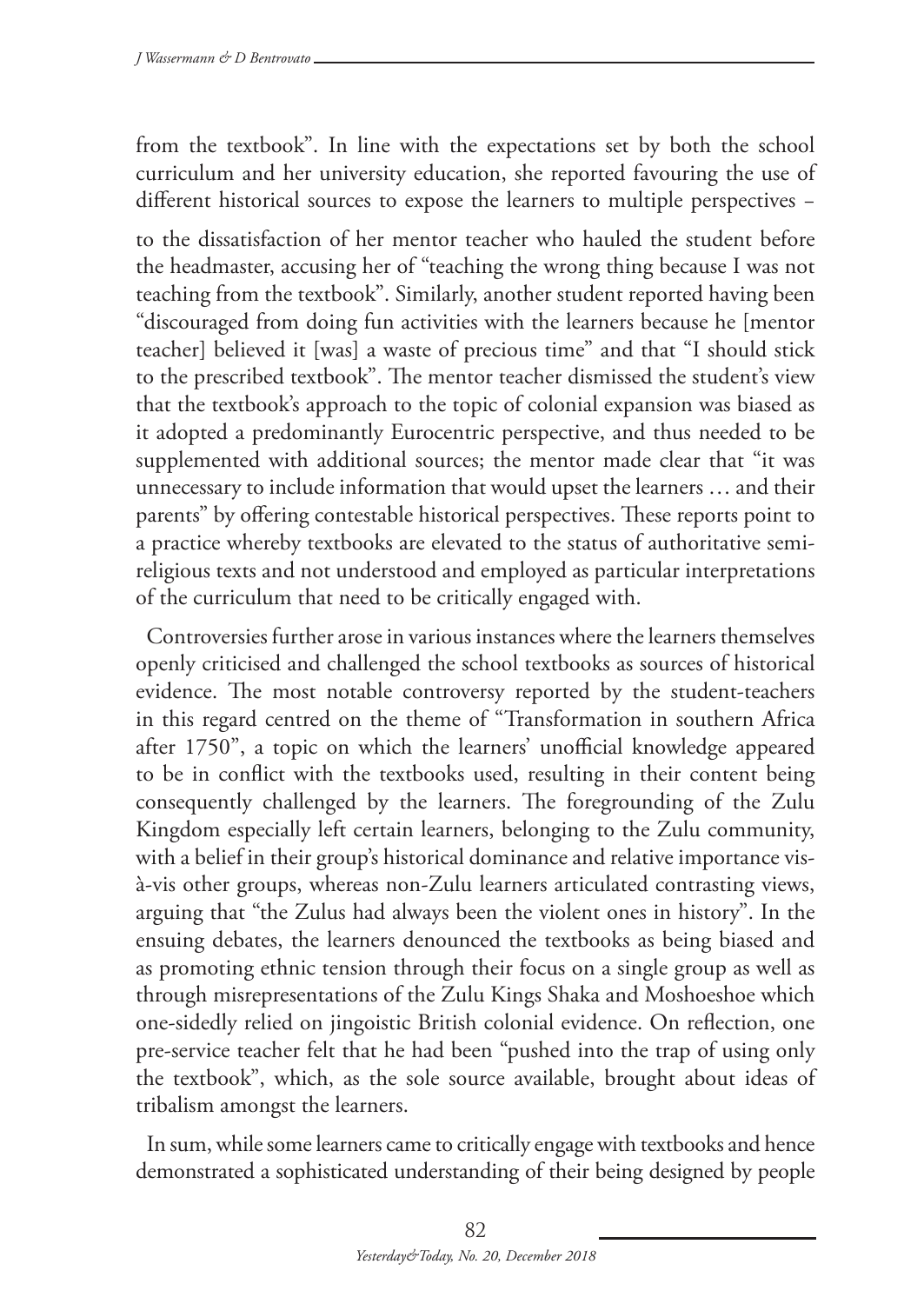with specific agendas,<sup>8</sup> certain pre-service teachers gave in to their mentor's hesitancy to encourage learners' critical engagement with these educational media because they feared the textbooks could turn into sources of undesired controversy in the history classroom. Others instead subtly resisted the mentor's instructions, as reported, for instance, by one student-teacher who affirmed to have complied with the mentor's preferred practice of relying on the textbook while he simultaneously "still tried to slip other sources into the lesson".

### **Experiencing learner- vs teacher-centred approaches**

In addition to related reflections on textbook use, the pre-service history teachers reported on their experiences in engaging with contentious topics in a learner-centred manner as prescribed by South Africa's history curriculum.

The research recorded student-teachers' experiences of both perceived success and limitations in encouraging learners' critical engagement with controversial issues, notably through class debate. Among the most positive experiences in this regard related to practices meant to foster deep historical understanding, for instance by grounding class debate on the concept of historical evidence and on learners' prior research into causes and consequences in preparation for discussing sensitive and controversial historical topics such as apartheid. Another valuable practice reported by the student-teachers in dealing with such topics was to explicitly work with the concepts of empathy and perspectivetaking as notions enabling learners to more thoroughly understand different experiences and perspectives which make up history. More generally, what worked for some pre-service teachers was also the prior establishment of rules of engagement which included the respect of learners' right to freedom of expression while "mind[ing] the language, and how they address their peers".

Exercises in perspective-taking, specifically, were often conducted as strategies to approach controversial issues. In one case, a student-teacher encouraged debate on the abolishment of slavery by means of a mock court case: as part of this exercise, the class was divided into two groups – one having to argue from the perspective of slaves and abolitionists and the other from that of slave owners. This was followed by a structured debriefing on the lingering impact of slavery on society. In her reflective report, the preservice teacher described the benefits of such an approach as she realised that "the learners who had blatantly made comments on the question of race

<sup>8</sup> M Apple and L Christian-Smith, "The politics of the textbook", M Apple and L Christian-Smith (ed.), *The politics of the textbook* (New York, Routledge, 2006), pp. 1-21.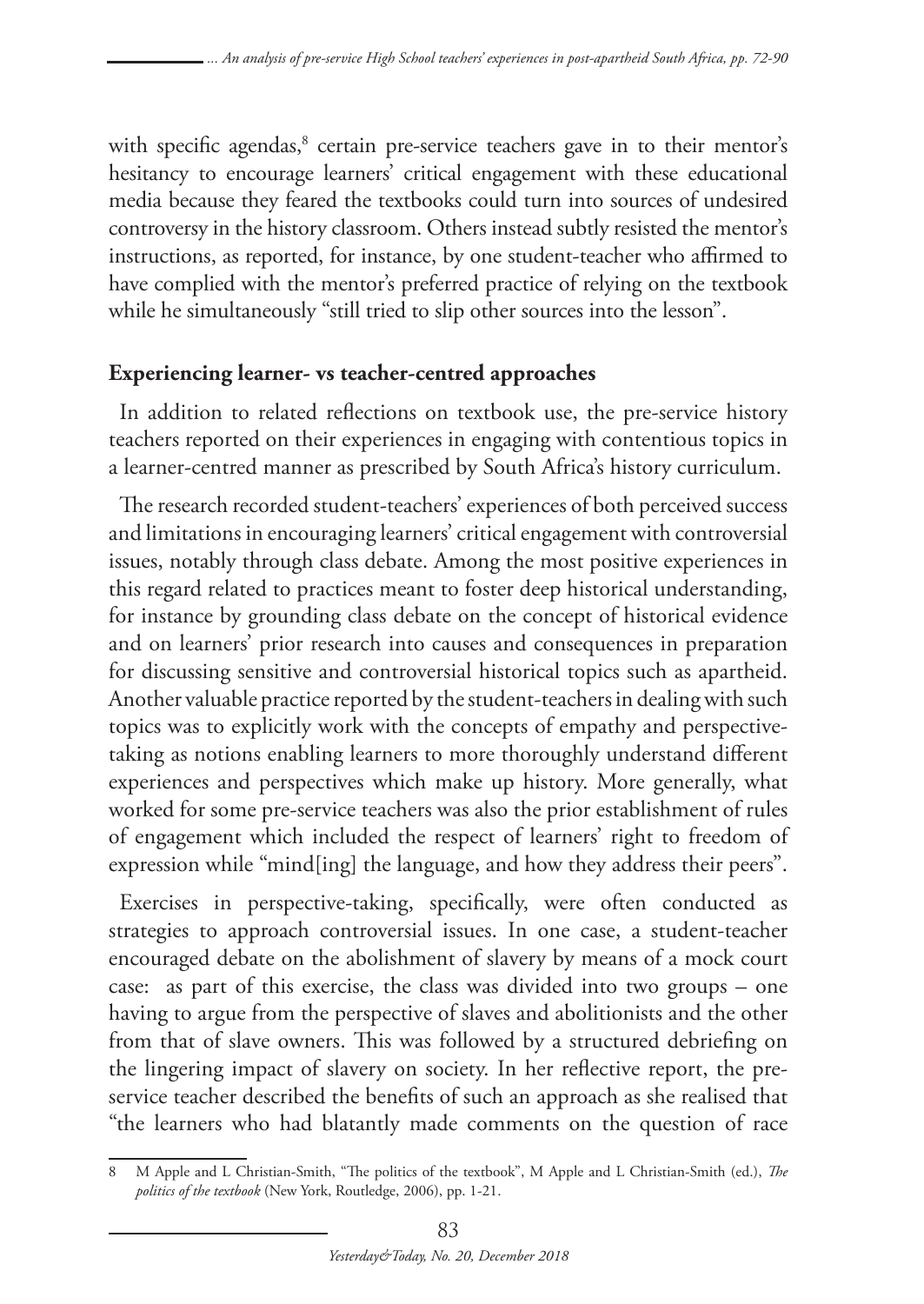started to think deeply about this controversial topic".9 This student-teacher's perceived success was not shared by other pre-service teachers, who reported their experiencing limitations in the use of perspective-taking as an approach to teaching controversial issues. One student-teacher, for instance, while adopting a similar participatory, multiperspective approach to addressing slavery in South African history, observed that "the learners in the 'Europeans for slavery' group found it difficult to continue the debate as many of them couldn't fully understand the reasoning behind the treatment of slaves", and they therefore asked to be moved to a different group as they felt they were on the "wrong side" of the controversy. As a consequence, one-sidedness eventually came to dominate, hence defeating the purpose of the exercise. A similar challenge was faced by another student-teacher who, in addressing the origins of apartheid, encouraged her learners to put themselves in the shoes of the ideologues of this system. This strategy reportedly resulted in a "big argument" because "the learners could not see how … to empathise with people who enforced such a cruel system on their parents and grandparents for so many decades". In contrast to the reaction of her peer mentioned earlier, who had eventually conceded to the learners' refusal to see the past through a different historical lens when dealing with slavery, this pre-service history teacher persevered in trying and make her class see that the past is different from the present and must be understood as such.<sup>10</sup>

Overall, several in-training history teachers experienced classroom debate as being of little use because, as one student explained, "we were not getting anywhere with this issue [why apartheid happened]", "causing a lot of chaos in the classroom". Another pre-service teacher reported on his unpleasant experience in resorting to the devil's advocate approach as a strategy to steer the debate towards a close: he lamented that this approach backfired, as he found himself unintentionally "crushing some of the learner's views and opinions" whereas he "just wanted the whole debate [on apartheid] to end". The study recorded several such cases of class debate being initiated by the pre-service teachers, only to be abruptly shut down as a reaction to the student-teachers' irritation, discomfort or fears. Terminating uncomfortable debates thus seemed common practice not only among mentors, as indicated

<sup>9</sup> Translation from Afrikaans by the authors. The original statement read: "Ek kon sien dat die leerders wat blatante, uitgesproke aanmerkings oor die rasse kwessie gemaak het in diepte oor die omstrede onderwerp begin dink het".

<sup>10</sup> Similarly, the attempt by one student-teacher at encouraging historical empathy towards Afrikaners among Black learners resulted in some learners "having a hard time understanding why we should empathise with the oppressors" and had to be explained that "empathising does not mean we condone the acts or events, but it is important to understand why Apartheid was permitted in the past and why people acted the way they did".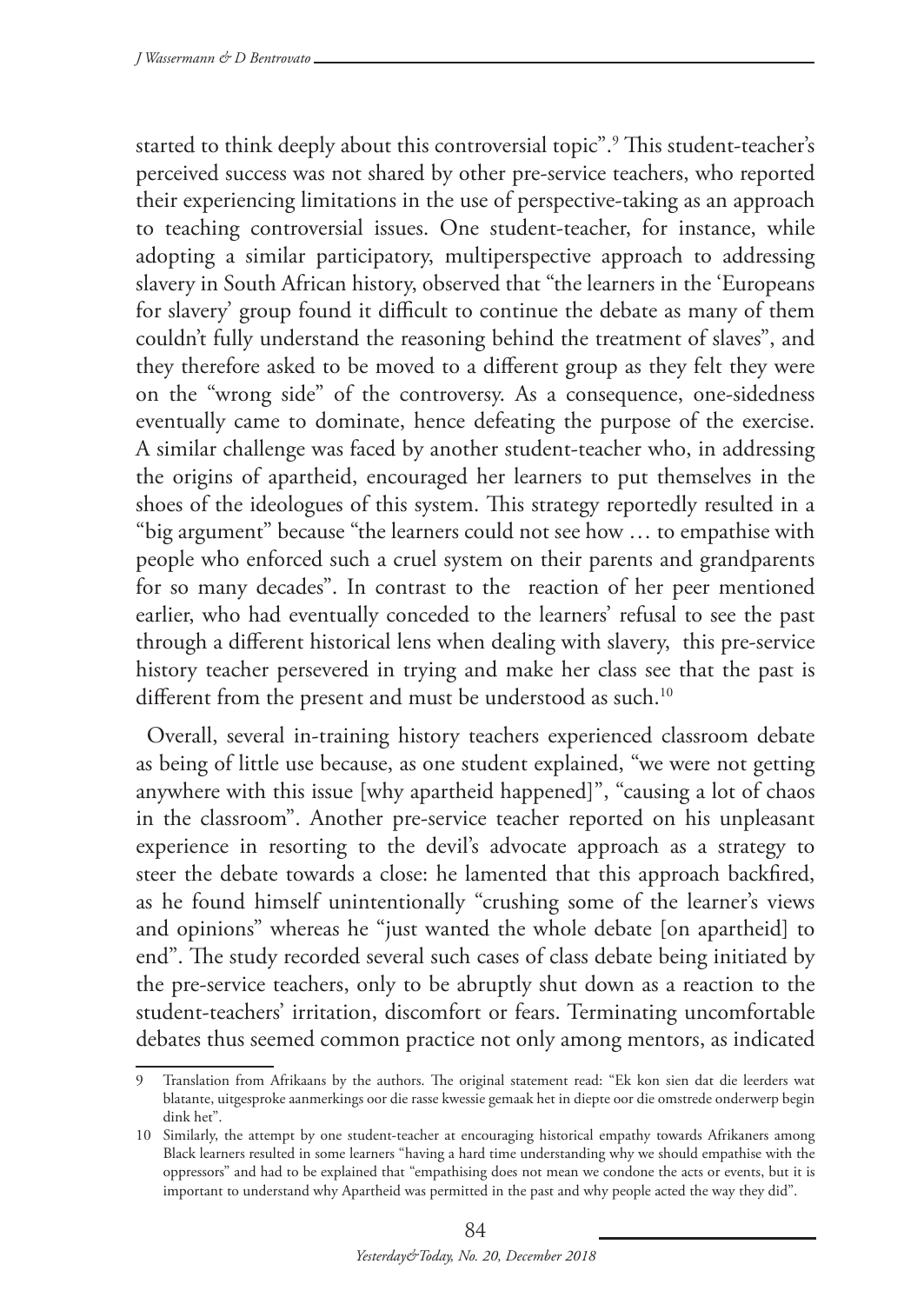earlier, but also among student-teachers. On one occasion, for instance, after giving learners the opportunity to openly articulate their thoughts, a preservice teacher ended the discussion by informing the learners that, regardless of their arguments and views, "the textbook is the one that we are going to use whether we agree with it or not". Another history student-teacher similarly indicated his falling back on a safer teacher-centred approach when faced with great uncertainty as to how to manage the class when emotions spiralled out of control: he opined that "[the] learner-centred approach was not very successful because when things got emotional for learners I did not know what to do, [and] I went back to direct instruction [from the textbook] and just gave learners notes".<sup>11</sup>

All told, the pedagogical approaches used by the pre-service history teachers and their related experiences greatly varied. On the one hand were sophisticated attempts at dealing with controversial issues which permitted learners to voice their views so as to instil critical historical thinking skills and allow them to create their own understanding. On the other were cases of student-teachers falling back on teacher-centred and textbook-based approaches ostensibly to protect themselves and their learners from uncomfortable confrontations with the past and with each other. These differences in experience need explanation. From the reflective reports it is clear that a number of pre-service teachers managed, sometimes against the odds, to implement some of the approaches studied at university better than others. A range of factors seem to have played a role in this, ranging from the support received from schools and mentor teachers to the students' own views of history as a school subject. Others did not fare so well, with their experiences consequently raising questions about the level of preparation offered by their university education. The theories, concepts and principles covered in the course on teaching controversial issues in history clearly did not always translate easily into practice. This failure was expressed by one pre-service history teacher who articulated her "wish to have been told and taught and trained well in how to deal with controversial issues as it is part of history and it's one thing I can't avoid".

Overall, a certain disjuncture thus seems to exist between theories studied at university and teaching in the real world. Learning to teach controversial issues at university is contextually far removed from the real world of schools which are populated by a diversity of learners and teachers, each with their

<sup>11</sup> In yet another case, a student-teacher admitted that, while having guided the learners to come to their own conclusions and freely express their opinions, he eventually ended up openly dismissing "those who had views which were disturbing or not constructive".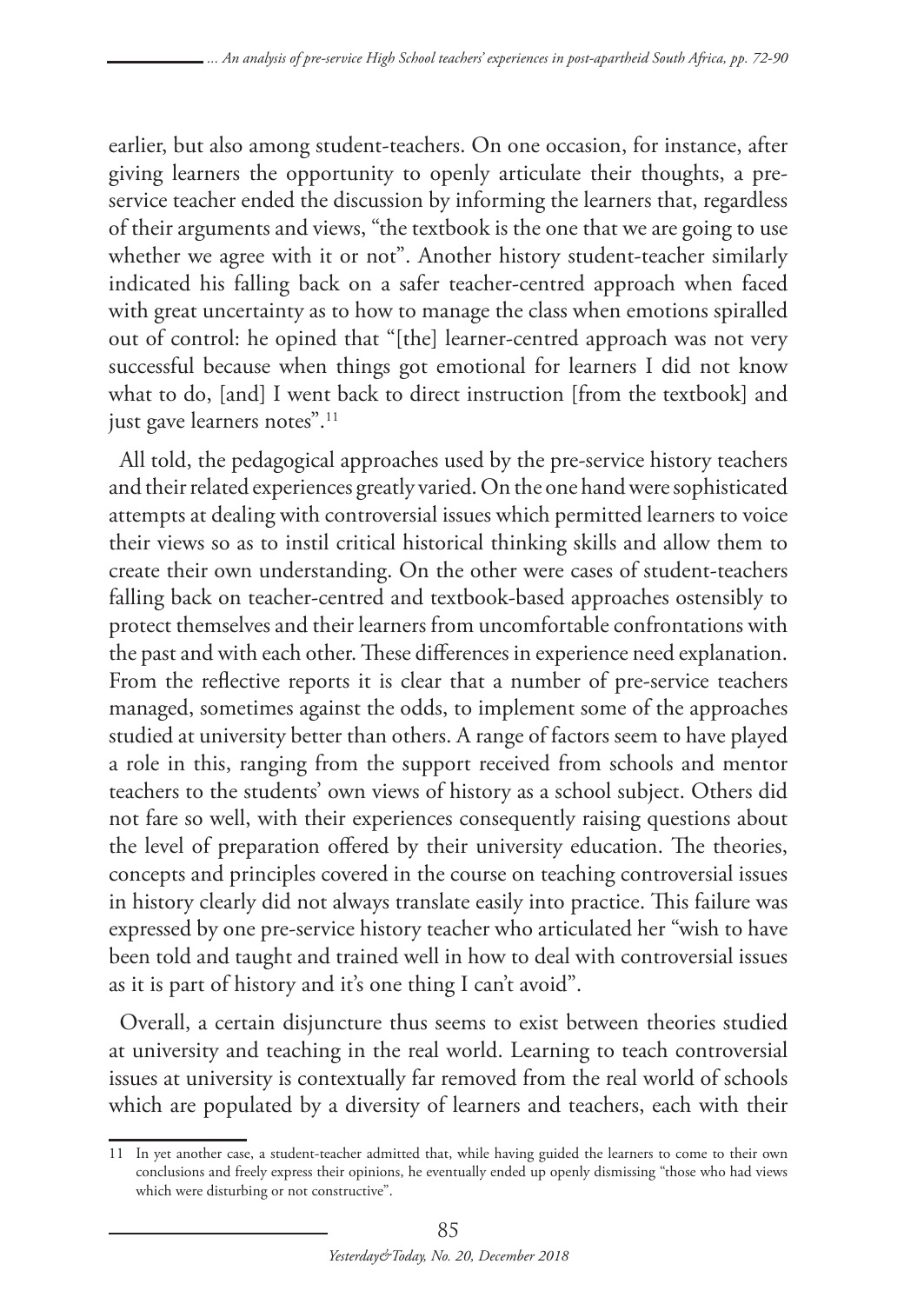own ideas, agendas and beliefs. This, along with inexperience, resulted in preservice history teachers falling into avoidable traps, such as allowing shouting matches rather than debates and forms of racism to be expressed.

# **Experiencing race and racism among learners**

Pre-service history teachers across the board, be it in former white or black schools, reported having been confronted with manifestations of learners' racist views and negative perspectives of "the other", which posed enormous challenges to many of these future teachers. Most student-teachers experienced the teaching of sensitive topics such as slavery and apartheid as a racial powder keg: when such topics were taught, adversarial attitudes had surfaced among learners and difficult questions with racial overtones were asked, leading to acrimonious arguments and tensions within the classroom. In a context in which race-based preconceptions and angry reactions were not uncommon among learners, some student-teachers admitted their failure in applying the idea of "using history to learn from the past and to understand what led to the forming of contemporary society". Against this backdrop, several pre-service teachers expressed their fears of tensions arising and race-based finger-pointing when teaching a sensitive history to a diverse class of learners who encompassed the descendants of those "who are still suffering from the debts of apartheid (unskilled parents and uneducated parents who are unable to find suitable jobs to provide for their families and escaping poverty)" as well as those who benefitted from it. The diversity characterising many of their classes indeed came to be viewed by a number of pre-service teachers as a particular disadvantage and an obstacle to meaningful teaching geared towards historical thinking.

The reports pointed to various instances in which issues of race and racism arose and led to controversy among learners. These instances often took different forms in different types of schools. As validated by the student-teachers' reports, schools that are Afrikaans and predominantly white are usually sites characterised by a shared language, culture, religion and value system, which they further promote. The data seemed to confirm that white learners in these schools tended to have a shared view of apartheid which they were taught at home. According to the reports, when confronted with the racial realities of apartheid in the history classroom, some were shocked as they heard about the violence for the first time, leading them to shift their mind-sets; others dug in their heels, as they continued to see apartheid as being perfectly acceptable. This inability to understand and acknowledge the horrors of apartheid reportedly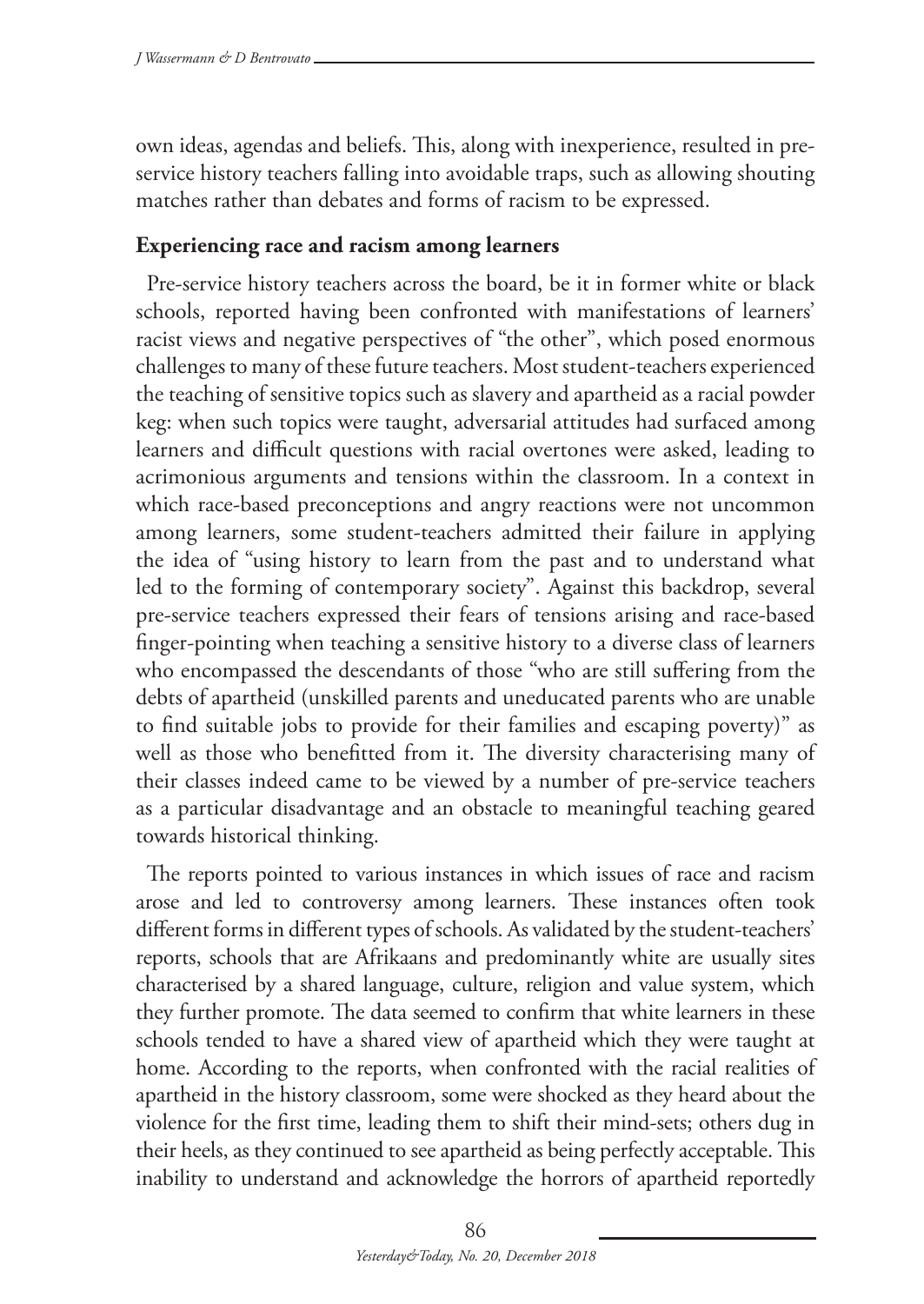gave rise to tension and dispute in the classroom.

In former white Afrikaans schools that had instead enrolled a significant number of black learners since the demise of apartheid, teaching certain topics became a contestation along a white/black binary of perpetrators and victims. Two cases recounted in the reflective reports serve to illustrate how this binary played itself out, at times aggravated by the student-teacher's use of a generalising race-based historical vocabulary and categorisations. In the first case a student recounted the difficulties she encountered in talking to learners about slavery "because it was linked to race", as "People of colour were made slaves and whites treated them very badly".12 The second case refers to the experience of another student-teacher whose black learners, being under the impression that this history could be summarised as a story of the whites' capture and trade of black people as slaves, were angered, arguing that this was why "white countries" like Britain and America could prosper and develop and "black countries" in Africa could not.

In several instances, such debates boiled over, creating great discomfort among the student-teachers. One such instance was sparked by the response provided by an Afrikaans learner to the question "what is nationalism?" In this context, the boy affirmed his pride in the Afrikaans nation and its acquired wealth and achievements, which, in his view, starkly contrasted with the situation of the blacks. An acrimonious argument followed, with black learners denouncing that Afrikaner pride stemmed from their oppression of blacks and their wealth from the exploitation of black labour. The discomfort experienced by the student-teacher when confronted with the task of managing rising tensions in the class culminated with the learners' demanding her to disclose her personal position on the matter. This clashed with the pre-service teacher's favouring an objective, balanced or procedural neutrality approach, which meant not only trying to remain "unbiased at all times", but also appearing neutral, in so doing allowing learners to partake in class discussions "without having to impose my own ideas on them".<sup>13</sup>

Similar scenarios and related encounters with racism played out in former black schools as well, which still predominantly cater for black learners only. In her reflective report, one pre-service history teacher found the topic of apartheid, and the preceding rise to power by the National Party

<sup>12</sup> Translation from Afrikaans by the authors. The original statement reads: "Dit was vir my moeilik om met die leerders te praat oor slawerny omdat dit ook gekoppel was aan ras. Gekleurde mense is slawe gemaak en blanke mense het hul vreeslik sleg behandel".

<sup>13</sup> Another student similarly declared that as a "teacher I always kept my opinion and feelings to myself because I could also change the views of learners with things I say".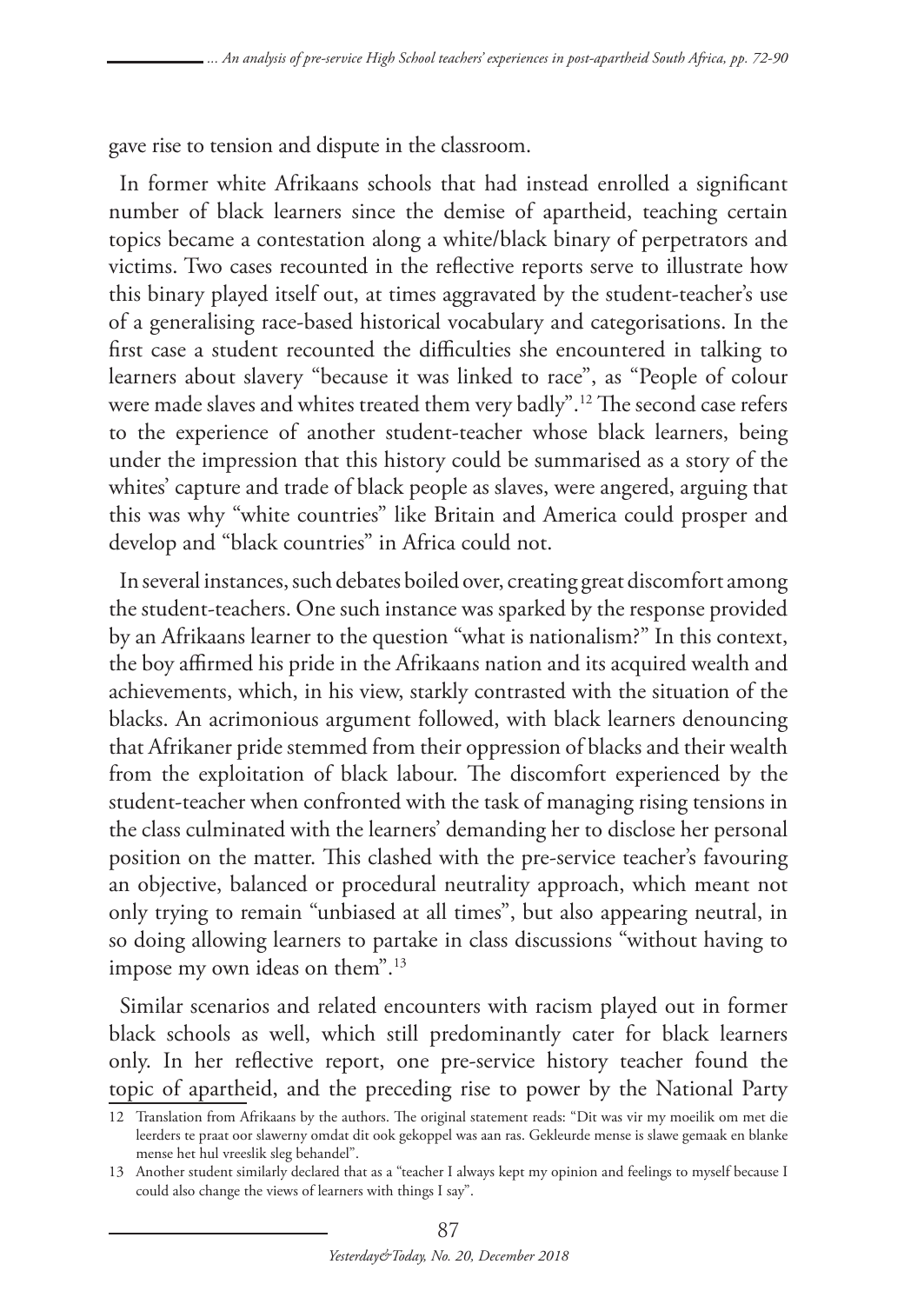that established it, to be highly controversial and emotive in such schools as a reflection of perceptions and resentments apparently held in black communities. As she reported, most learners expressed a belief that "blacks are the legitimate rulers of South Africa because they lived in South Africa decades before the Afrikaners came". Another student-teacher reported on her similarly challenging experience of teaching about apartheid in a former black school. She observed that:

*Although learners were not yet born during the Apartheid years, I realised that they held some form of connotations and opinions regarding the topic due to what they learnt from their families, media and previous grades, as a result emotions were raised. What made it challenging was that some learners were not willing to understand why Apartheid was considered legal by then, therefore they had some form of resentment for the whites. The lesson was challenging in a way that some learners thought I was on the side of the Apartheid regime when I tried to explain its nature, but [the] majority of them understood me and [the] nature of the topic.* 

In the light of the above, one pre-service history teacher expressed her belief that:

*… for a white teacher teaching racial issues to let's say a black class, will always be difficult, despite the best efforts of the teacher, and the same for a black teacher in a white classroom. Unfortunately in South Africa especially, we always see the colour of the other person, we simply cannot ignore it. This poses great obstacles in society and education, but how do we ignore it?*

Some student-teachers explained the persistence of racism and of a black/ white binary amongst many "born-frees" by pointing the finger at their learners' homes and the ideas and beliefs parents instilled in them. One pre-service teacher placed at an Afrikaans school, for instance, came to the conclusion that "There were still learners who based their opinions in class on the views of their parents".14 Another student-teacher similarly affirmed that "While teaching a topic like apartheid I would always get comments from learners that are unwanted and with these comments I realized that the legacy of apartheid is still being kept alive … it is very hard to try and teach this to learners if they already have a perspective or view on certain topics".

A direct consequence of the controversies around race that emerged in certain history classrooms was the emotional impact experienced by the pre-service teachers. Some reported on their feeling overwhelmed, their discomfort when confronted with learners' expectations for the teacher to adopt a certain view based on race, the stress and anxiety deriving from their inability to control classes where debates descended into

<sup>14</sup> Translation from Afrikaans by the authors. The original statement reads: "Daar was steeds leerders wat hulle eie opinies of hulle ouers se siening in die klas voor gebring het".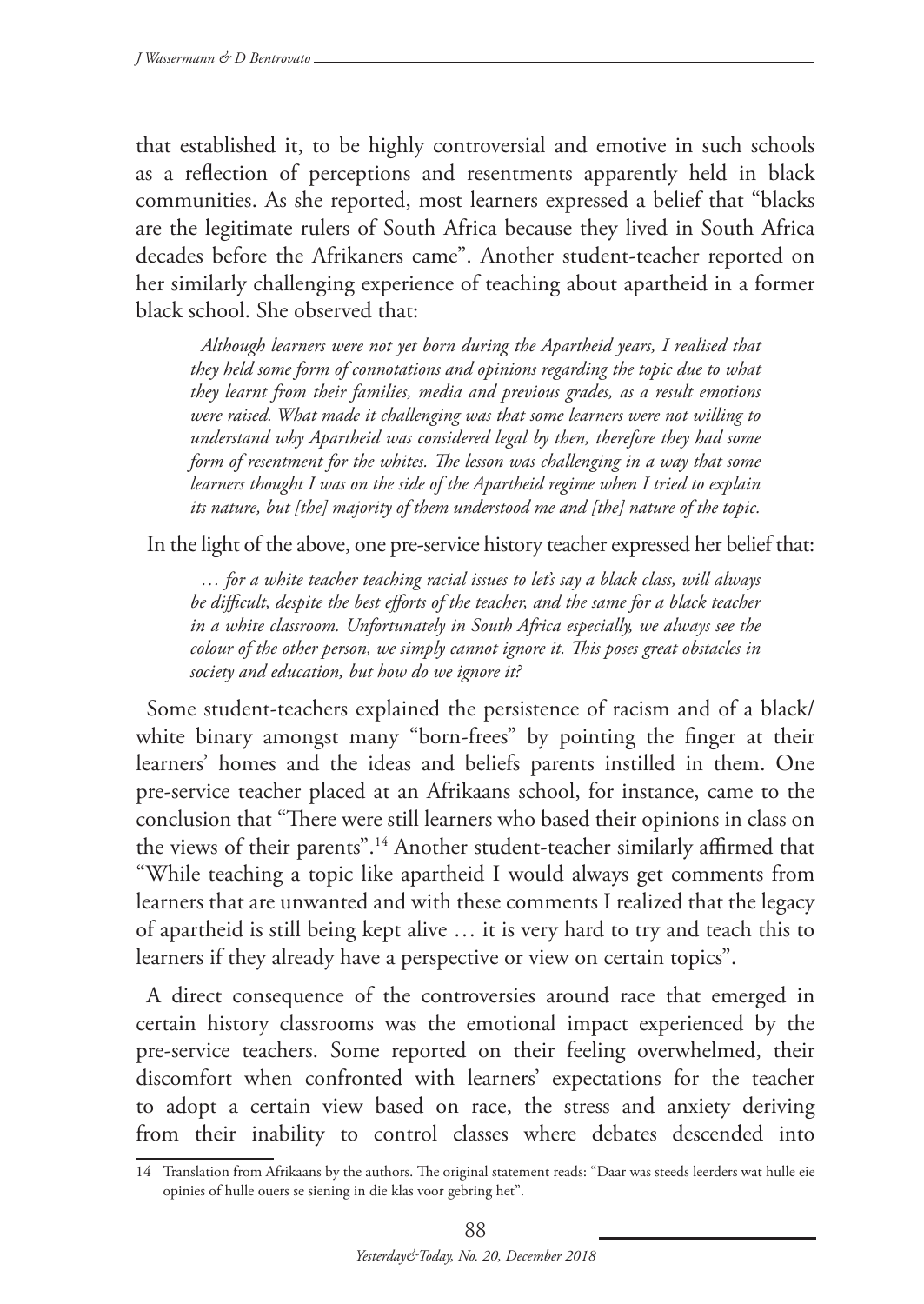racial shouting matches, and their exposure to learners' verbal attacks.15

In sum, when it comes to deeply controversial issues connected to race, the school experiences of the participants in this study were dotted by ethnocentric sentiments as well as anger, most likely a reflection of the society they serve. In such an environment, only the brave ones seem to have taken risks to address controversial issues as is expected of them by the curriculum. This is in itself worrying, for Dryden-Peterson and Siebörger argued that history teachers, on account of their position, wield an immense amount of power and have "the potential to be role models for and brokers to a new future [as] memory makers for a new South Africa".16

### **Conclusion**

In conclusion, the pre-service history teachers whose reflective reports were used as data for this study experienced the teaching of controversial issues in multifarious ways. These experiences were coloured by a multitude of factors including the positionality of the pre-service teachers, the institutional culture of their placement schools, their professional relationships with the mentor teachers who were many a time from a different generation, and their engagement with learners, policy documents and teaching material, which, among other things, evidenced the power and obstinacy of traditional teaching methods over innovative ones and an overall disjuncture between academic and school training. Although the experiences of each individual pre-service teacher were unique, the data revealed a number of common controversies that stood out when teaching history in South African classrooms, at the same time also uncovering student-teachers' divergent responses to related challenges. While many had pleasurable experiences during the professional development component of their teacher education, others faced a range of trials that at times turned overwhelming. Most were related to race, which permeated almost every aspect of the students' teaching experiences. The experienced racism reported in this study is evidence of partly untransformed history classrooms in postapartheid South Africa, arguably a reflection of contemporary society; it provides proof of the continuing legacy of a divisive and conflict-ridden past with which the learners, their families, and their schools and teachers are trying to come to terms. Particularly, the study evinced the influence of this past and its legacy on "born-frees", be they pre-service history teachers or learners: while neither

<sup>15</sup> Sometimes these traumas were self-inflicted by dint of the teaching approaches employed or the lack of sufficient preparation. One student, for instance, admitted "I should have planned and done research on the overall situation when it comes to issues of apartheid in the school".

<sup>16</sup> S Dryden-Peterson and R Siebörger, "Teachers as memory makers: Testimony in the making of a new history in South Africa", *International Journal of Educational Development,* 26, 2006, pp. 394-403.